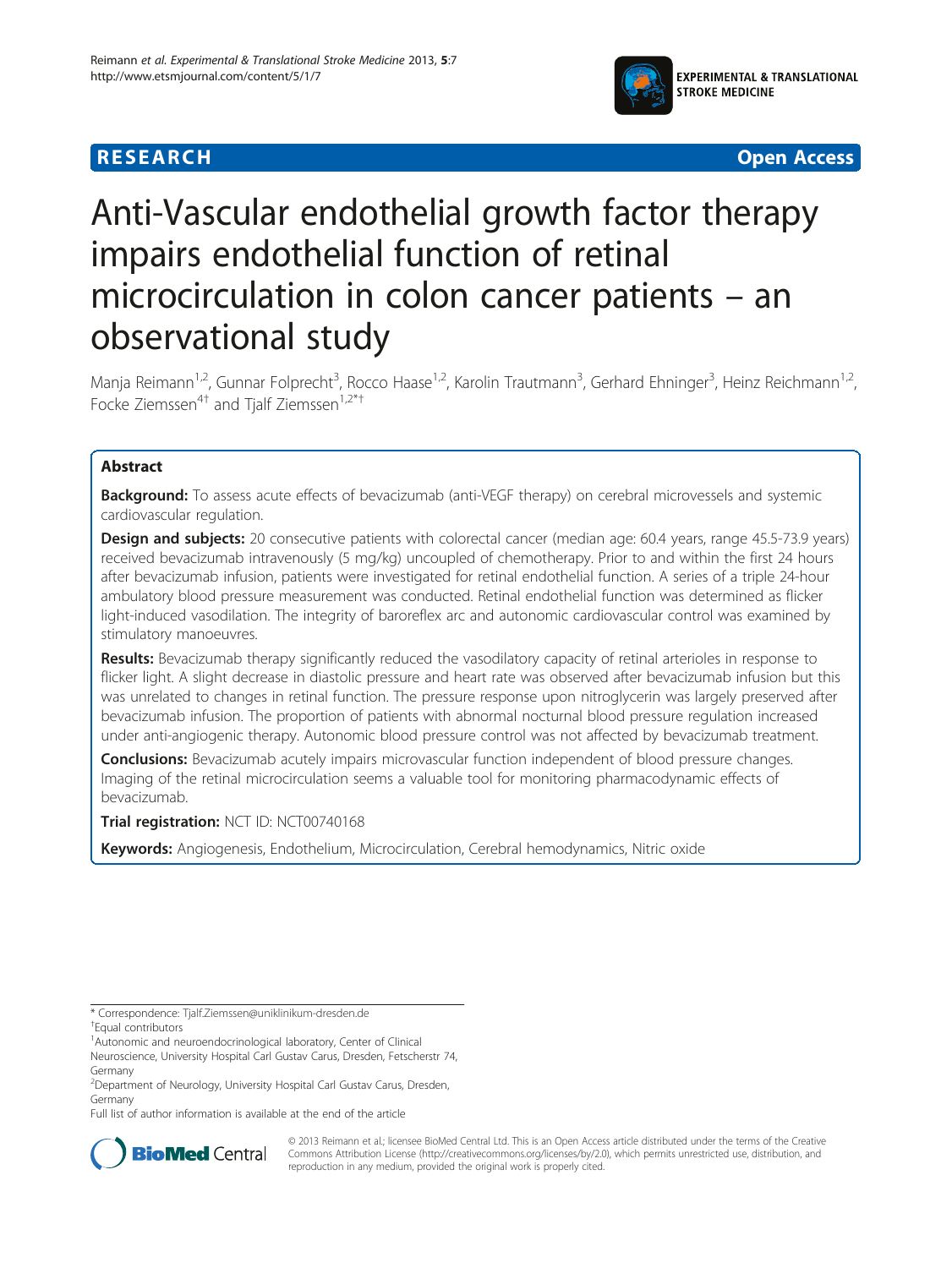# Background

Vascular endothelial growth factor (VEGF) is a key mediator of physiological and pathological angiogenesis. As all solid tumors are dependent on pathological angiogenesis, anti-VEGF therapy has been approved in various advanced and metastatic cancer types [[1,2\]](#page-6-0).

The rationale for treating cancer patients with angiogenesis inhibitors has been on the assumption that unlike in tumor vessels survival and functioning of the normal vasculature is largely independent of VEGF signalling [\[3](#page-6-0)]. Although clinical trials have proven the clinical benefit of bevacizumab and other angiogenesis inhibitors for the treatment of advanced cancers [\[1,2,4](#page-6-0),[5](#page-6-0)], their use has been associated with hypertension and thromboembolic events [\[5-8](#page-6-0)]. Several mechanisms of the underlying cardiovascular toxicity have been proposed including the inhibition of vasomotor effects by VEGF but also structural and functional microvascular rarefaction [[9-11\]](#page-6-0). Accordingly, changes in endothelial function have been observed in cancer patients treated by angiogenesis inhibitors [[10,11](#page-6-0)] and may serve as an important clinical marker for cardiovascular complications and therapy outcome. This hypothesis is corroborated by multiple clinical trials showing an association between bevacizumabinduced hypertension and response to therapy [[12](#page-6-0)].

Here, we investigated the acute impact of bevacizumab administration on retinal vessel reactivity in relation to acute changes of cardiovascular regulation inclusive blood pressure using the dynamic retinal vessel analysis and evaluation of the autonomic nervous system. We hypothesised that the dynamic retinal vessel analysis represents a useful non-invasive and easy applicable tool to monitor functional microvascular alterations following VEGF inhibition.

# Materials and methods

# Participants and ethics

Patients with histological confirmed metastatic or locally advanced, inoperable colorectal cancer were enrolled into the study. All patients had an indication for treatment with bevacizumab / fluoropyrimidine containing chemotherapy regimens and had not previously received drugs directly targeting the VEGF pathway. Bevacizumab was administered at a dose of 5 mg/kg one day before the start of chemotherapy (day 0). To separate effects, fluoropyrimidine based chemotherapy was started after completion of all functional vascular measurements on day 1 as described below. Patients were evaluated by dynamic retinal vessel analysis, autonomic function tests and 24-hour ambulatory blood pressure monitoring (ABPM) the day before (day −1) and the day after bevacizumab infusion (day 1). ABPM was also applied on the day of bevacizumab treatment (day 0). The protocol was approved by the Ethics Review Board of the Medical Faculty of the Dresden University of Technology. All patients signed a written informed consent before inclusion into the study. The procedures conformed to the principles of the Declaration of Helsinki (Clinical Trials Registration NCT ID: NCT00740168)

### Evaluation of the autonomic nervous system

All measurements were performed in a temperature and humidity controlled specialized autonomic laboratory. Consumption of caffeine or other xanthine containing foods were not permitted on the examination day. Alcohol and tobacco usage was ceased at the day preceding the measurements. For continuous cardiovascular monitoring using the SUEMPATHY device (Suess Medizin-Technik, Aue, Germany) including the non-invasive blood pressure monitoring CBM3000 device (Nihon Colin Co, Komaki, Japan) the patient was placed in the supine position on a tilt table [[13](#page-7-0)]. After a resting period of 20 minutes the following manoeuvres were performed. First blood pressure and heart rate responses to sublingual administration of 400 μg glyceroltrinitrate (Nitrolingual® akut Spray, Pohl Boskamp, Hohenlockstedt, Germany) were recorded for five minutes followed by deep metronomic breathing at a rate of six breaths per minute for two minutes. For evaluation of orthostatic reaction, patients were tilted to a 60° upright position for 15 minutes. After 10 minutes of headup tilting, 400 μg glyceroltrinitrate was repeatedly administered while tilting was continued for another five minutes. During head-up tilting the subsequent decrease in ventricular filling and stroke volume evokes a transient fall in arterial pressure which is counter-regulated by the baroreflex arc with resultant tachycardia (vagal withdrawal) and vasoconstriction (sympathetic activation). This reaction is amplified by the application of vasodilatory agents such as glyceroltrinitrate. Orthostatic hypotension may occur as a result of sympathetic dysfunction which is defined as a reduction in systolic blood pressure of at least 20 mmHg and/or diastolic pressure of at least 10 mmHg within three minutes of upright tilt [[14](#page-7-0)].

### Retinal vessel analysis

The Dynamic Retinal Vessel Analyzer (DVA, IMEDOS GmbH, Jena, Germany) was used for digital fundus imaging to perform static and dynamic retinal vessel analysis. Thirty minutes after initiation of mydriasis of the right pupil using 1% tropicamide eye drops, each participant underwent seven-field fundus photography using the system Visualis (IMEDOS, FF450plus, 535–561 nm, 30° image, 1840×1360 pixel) as previously described [\[15\]](#page-7-0). The arteriolar-to-venular ratio (AVR) was calculated from the central retinal arterial and venous equivalents to quantify generalized arterial narrowing. Dynamic vessel analysis was performed allowing non-invasive diagnosis of microvascular function by measuring the diameter of retinal arteries and veins continuously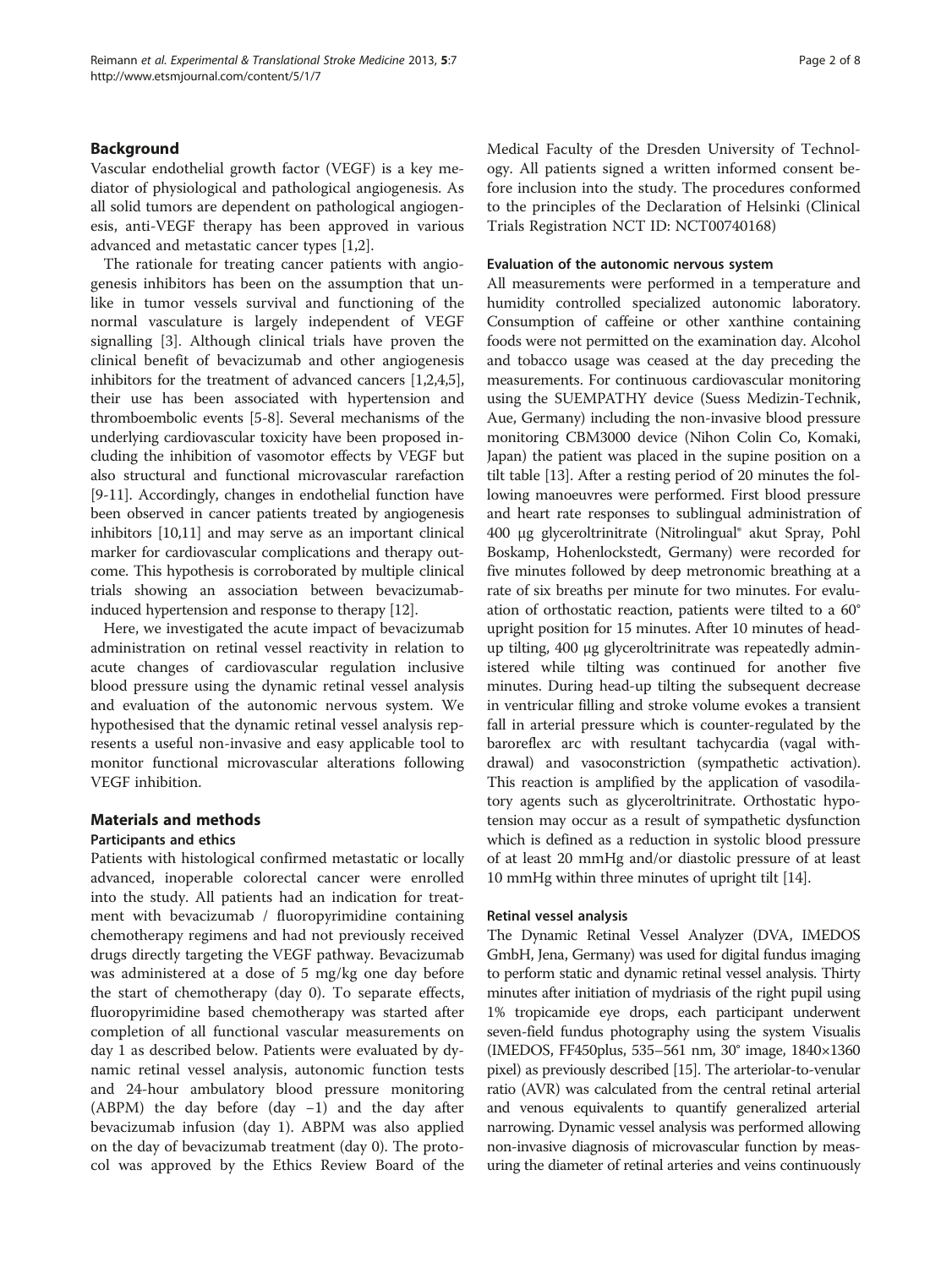[[16,17\]](#page-7-0). An optoelectronic shutter was inserted in the retinal camera which interrupted the observation light with a frequency of 12.5 Hz. The baseline diameter was measured for 30 seconds in continuous light followed by three cycles of 20-second flicker provocation and 50-second steady fundus illumination. An arterial and venous segment of approximately 1.5 mm length was subsequently evaluated. An interval of 30 seconds before each flicker stimulation was considered as baseline to which the subsequent diameter response was normalised. The peak dilation was the largest vessel diameter at the end of each flicker stimulation averaged across three flicker periods. Changes in ocular hemodynamic parameters were expressed as percent change over baseline values.

#### 24-h Ambulatory blood pressure monitoring

Validated automated 24-hour blood pressure devices (Boso GmbH, Jungingen, Germany) fulfilling the accuracy criteria of the Association for the Advancement of Medical Instrumentation were used to measure blood pressure and heart rate at intervals of 15 minutes at daytime (6–22 hours) and of 30 minutes at night (22–6 hours) at three different occasions. For each 24-hour measurement, blood pressures were evaluated separately for daytime and nighttime phases. Arterial daytime hypertension was diagnosed according to the criteria of the European Society of Hypertension (systolic blood pressure ≥ 140 mmHg and/or diastolic blood pressure ≥ 90 mmHg). Nocturnal hypertension was defined according to the guidelines of the American Hypertension Association (systolic blood pressure > 120 mmHg and diastolic blood pressure > 75 mmHg). A non-dipping blood pressure profile was existent when the nocturnal blood pressure fall was less than 10% of daytime values [\[18,19](#page-7-0)].

### Multiple trigonometric regressive spectral analysis

Frequency analysis allows for quantification of cardiovascular regulation by assessing spontaneous oscillations in systemic arterial pressure and heart rate. Multiple trigonometric regressive spectral analysis (MTRS, ANS Consult, Freital, Germany) was applied to corresponding values of systolic blood pressure and of R-R interval derived from electrocardiogram. A non-artifactual global data segment of 2 min was analyzed. The local time window was set at 30 seconds and was shifted beat by beat for temporal determination of frequency and amplitude [[20,21\]](#page-7-0). Two main spectral bands are usually considered: High frequency (HF) oscillations (spectral band between 0.15 and 0.4 Hz) of heart rate relate to respiratory sinus arrhythmia and, therefore, to parasympathetic cardiovagal tone. The other oscillation of interest is in the low-frequency range (spectral band between 0.04 and 0.15 Hz), usually centred around 0.1 Hz (six cycles  $min^{-1}$ ). Low-frequency oscillations of heart rate (LF R-R) are thought to reflect the

baroreflex-mediated adjustments to the sinus node while LF variations of systolic blood pressure are primarily the result of sympathetically mediated fluctuations in peripheral vasomotor tone. The LF/HF ratio allows for quantification of the relation between the two branches of the autonomic nervous system. The total spectral power describes the amount of variability of a signal or stochastic process at a specific frequency. Baroreflex sensitivity was calculated as the slope of the linear regression line of coherent pairs of the detected oscillations of R-R interval and systolic blood pressure (cross correlation coefficient > 0.7) [\[20,22,23\]](#page-7-0). The estimation of a global BRS index was based on the weighted mean of all 300–500 individual BRS values derived from all local data segments analysed according to a variance ratio: (variance reduction of RRI/ variance reduction of SBP)<sup>2</sup>.

## Statistical methods

The SPSS package version 17.0 (SPSS Inc., Chicago, IL, USA) was used for all statistical computations. Data are expressed as mean and standard deviation or quartiles. Assuming non-Gaussian distribution, the acute effects of bevacizumab treatment on hemodynamic parameters were analyzed using Wilcoxon and Friedman Test. Spearman correlation coefficients were calculated between changes of continuous variables. Nominal data were compared by Fisher's exact test using cross-tabulation. The overall survival of patients was calculated by the methods of Kaplan-Meier. Patients alive were censored at the day of last contact. A two-tailed  $p$ -value of < 0.05 was used to indicate significance.

# Results

Twenty patients (15 men and 5 women) were enrolled into the study. Eleven patients had rectal and nine colon cancer. The median age was 60.4 [range 45.5-73.9] years. Overall survival of all patients was  $23.5$  [15.0 – 31.8] months (median [95% CI]). Patients receiving bevacizumab as first line treatment (n = 9) had an average survival of  $27.1$  [21.8 – 32.4] months and those receiving the antibody as second line treatment  $(n = 11)$  survived on average 21.2 [14.0 – 28.5] months.

#### Retinal vessel analysis

Static retinal vessel analysis revealed that there was no arteriolar narrowing based on age-normalised reference values of the ARIC (Atherosclerosis Risk in Communities) population. With bevacizumab, no change was observed for arterial diameter, but there was a trend towards a smaller venous diameter (day-1:  $146 \pm 22$  µm vs. day+1:  $143 \pm 22$  μm, p = 0.062, Figure [1a](#page-3-0)) resulting in a significantly increased AVR after bevacizumab administration (day-1:  $0.89 \pm 0.07$  vs. day+1:  $0.92 \pm 0.06$ , p = 0.027, Figure [1b](#page-3-0)). The arterial response to flicker provocation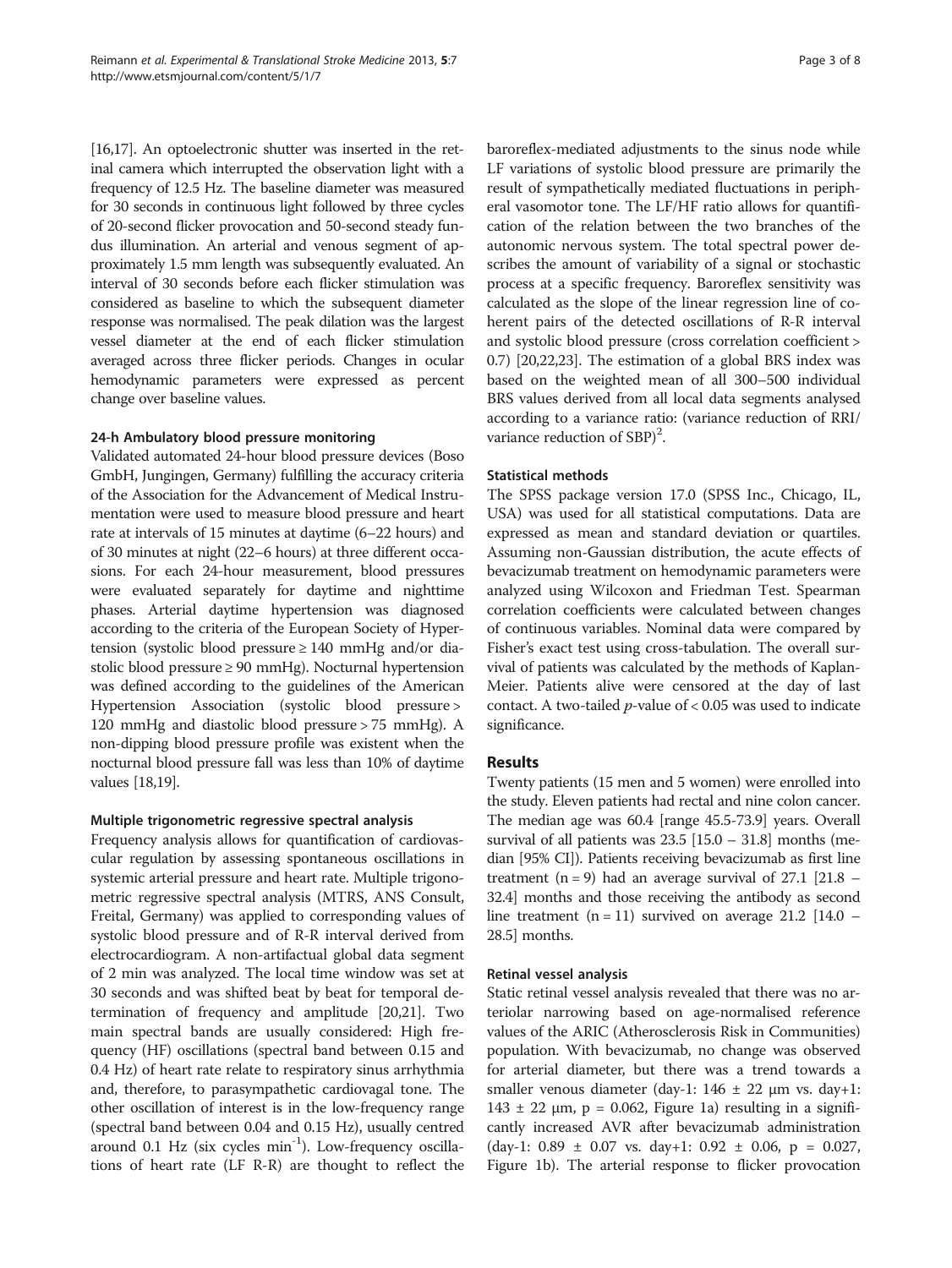<span id="page-3-0"></span>

deteriorated from  $4.2 \pm 2.7\%$  to  $2.2 \pm 2.2\%$  within 24 hours of VEGF inhibition while maximal venous dilation remained unaffected (Figure 1c).

### 24 h ABPM profile

The profiles of 24-h ABPM over three recording days are depicted in Figures [2a](#page-4-0) and [2](#page-4-0)b. There was a significant reduction of diastolic pressure after bevacizumab administration (Figure [2](#page-4-0)a). Twenty-four hour heart rate steadily decreased over time (day −1: 80 ± 12 bpm; day 0: 76 ± 11 bpm; day  $+1: 74 \pm 12$  bpm; Friedman  $p = 0.047$ ). All other parameters were not affected by bevacizumab. There was a trend towards a higher proportion of patients with a hypertensive blood pressure profile under VEGF inhibition (Figure [2](#page-4-0)c). The proportion of patients with non-dipping blood pressure at night increased continuously over the three recording days (Figure [2](#page-4-0)d). Although not statistically significant, there was a trend towards a lower retinal arterial reactivity in non-dippers versus dippers irrespective of bevacizumab infusion ( $p > 0.05$ , Figure 1d). Decrements of diastolic blood pressure from day 0 to day +1 were neither associated with changes in retinal vascular function ( $r = -0.250$ ,  $p = 0.332$ ) nor with AVR ( $r = -0.422$ ,  $p = 0.298$ ).

#### Autonomic testing

Sublingual nitroglycerin (Nitro) evoked similar decreases in systolic blood pressure before and after bevacizumab infusion during supine (rest vs. nitro:  $p = 0.001$  at day-1,  $p = 0.001$  at day+1) and upright position (rest vs. +nitro:  $p = 0.001$  at day-1,  $p = 0.002$  at day+1) (Figure [3a](#page-5-0)). The nitroglycerin-mediated fall in diastolic blood pressure during head-up tilt (+nitro) was diminished after bevacizumab treatment (rest vs. +nitro,  $p = 0.002$  at day-1;  $p > 0.05$  at day+1). Controlled breathing at six cycles per min resulted in shifts from high to low frequency oscillations of R-R interval (LF/HF ratio of R-R interval:  $p = 0.010$  at day  $-1$ ;  $p = 0.006$  at day+1) which was not accompanied by adequate adjustments in cardiovagal baroreflex sensitivity (Figure [3b](#page-5-0)) as observed in healthy individuals [\[23](#page-7-0)]. Orthostatic challenge induced significant increases in low frequency oscillations of R-R interval ( $p = 0.003$  at day-1;  $p = 0.004$  at day+1) which were paralleled by an expected decrease in baroreflex sensitivity ( $p = 0.001$  at day-1;  $p = 0.003$ at day+1). Cardiovagal outflow as indexed by high frequency oscillations of R-R interval remained unchanged during orthostasis. Bevacizumab treatment did not modify autonomic adjustments of blood pressure control during cardiovascular perturbation.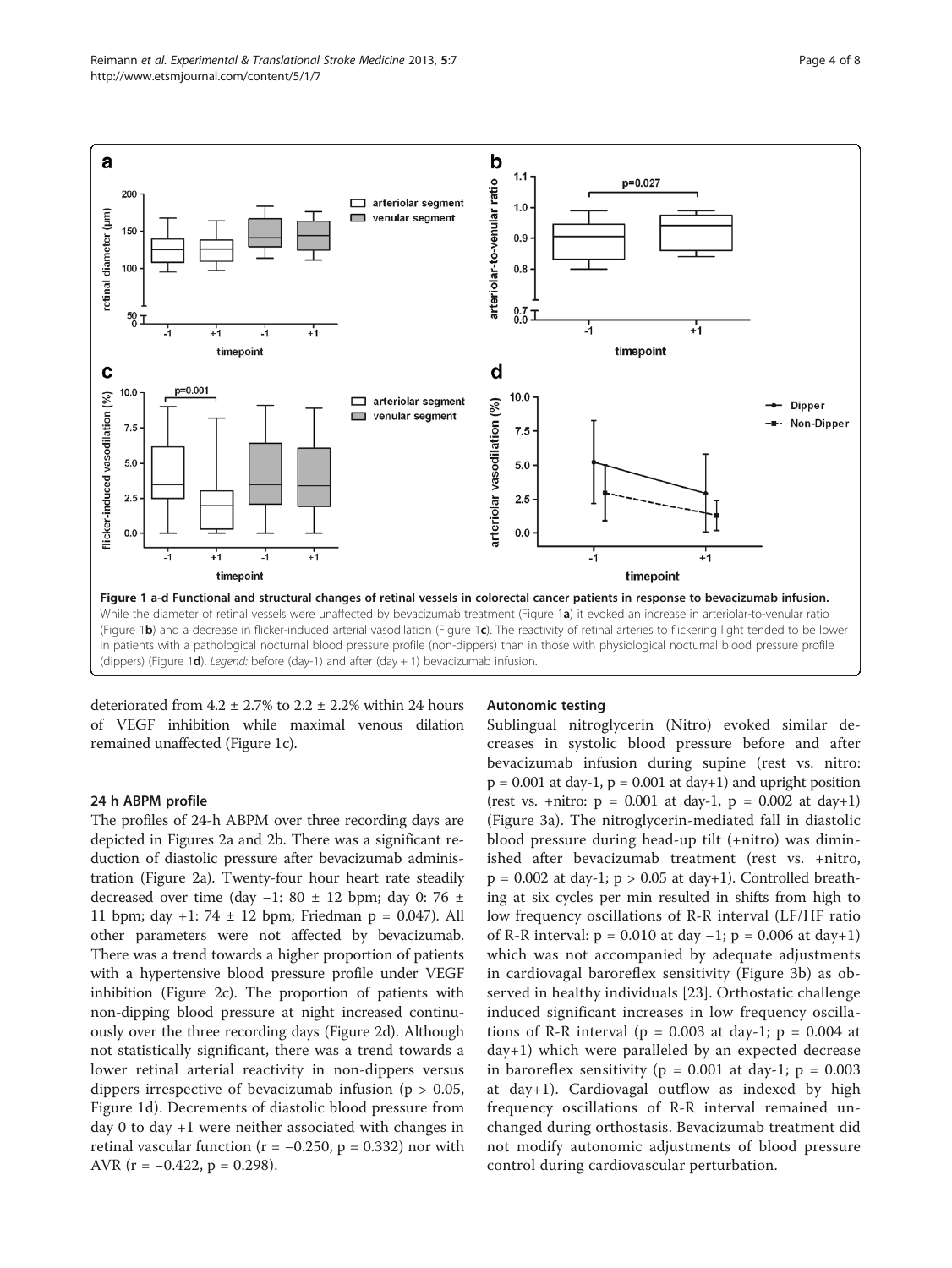<span id="page-4-0"></span>Reimann et al. Experimental & Translational Stroke Medicine 2013, 5:7 Page 5 of 8 http://www.etsmjournal.com/content/5/1/7



# **Discussion**

Many efforts have been made to target the VEGF pathway in tackling cancer growth and tumor metastasis. Anti-angiogenic therapies using anti-VEGF antibodies or inhibitors of VEGF receptor 2 are increasingly employed in combination with standard therapy for the treatment of advanced cancer. However, predictive markers of efficacy as well as of toxicity have not yet been established. Imaging studies using diffusion contrast enhanced MRI (DCE-MRI) have documented very early changes in response to treatment with VEGF inhibitors [[24,25\]](#page-7-0). However, DCE-MRI technique currently seems too complex and expensive to be incorporated into large multicenter trials [[26\]](#page-7-0).

Arterial hypertension is a candidate prognostic biomarker of response to VEGF therapy [\[27](#page-7-0)]. One hypothesis is that VEGF inhibitors induce arterial hypertension by increasing vasoconstriction through alteration of nitric oxide (NO) bioavailability. Our method of dynamic analysis of flicker-light induced vasodilation, originally established for application in ophthalmological and cardiovascular research, was therefore used to describe the acute impact of bevacizumab administration on noninvasively measured retinal endothelial function in relation to blood pressure. We clearly demonstrate that anti-angiogenic treatment of colorectal cancer acutely reduces flicker-light induced vasodilation of retinal arteries independent of blood pressure changes. Furthermore, blood pressure responses to a nitrovasodilator were not altered by bevacizumab.

The vasodilatory response of retinal vessels to diffuse luminance flicker stimulation is considered to be endothelium dependent through release of NO [\[28](#page-7-0)]. Hence, a diminished vasodilatory capacity in response to flickerlight stimulation may indicate endothelial dysfunction. In line with our results, endothelial dysfunction was also reported by two other trials in cancer patients receiving either bevacizumab or telatinib - a small molecule angiogenesis inhibitor [[10,11\]](#page-6-0). In these trials endothelial function was determined by laser Doppler fluxmetry using pilocarpine [\[10](#page-6-0)] and flow-mediated vasodilation of the brachial artery [\[11\]](#page-6-0). Although these methods measure endothelial function in different vascular beds it seems that the detrimental effect of angiogenesis inhibitors on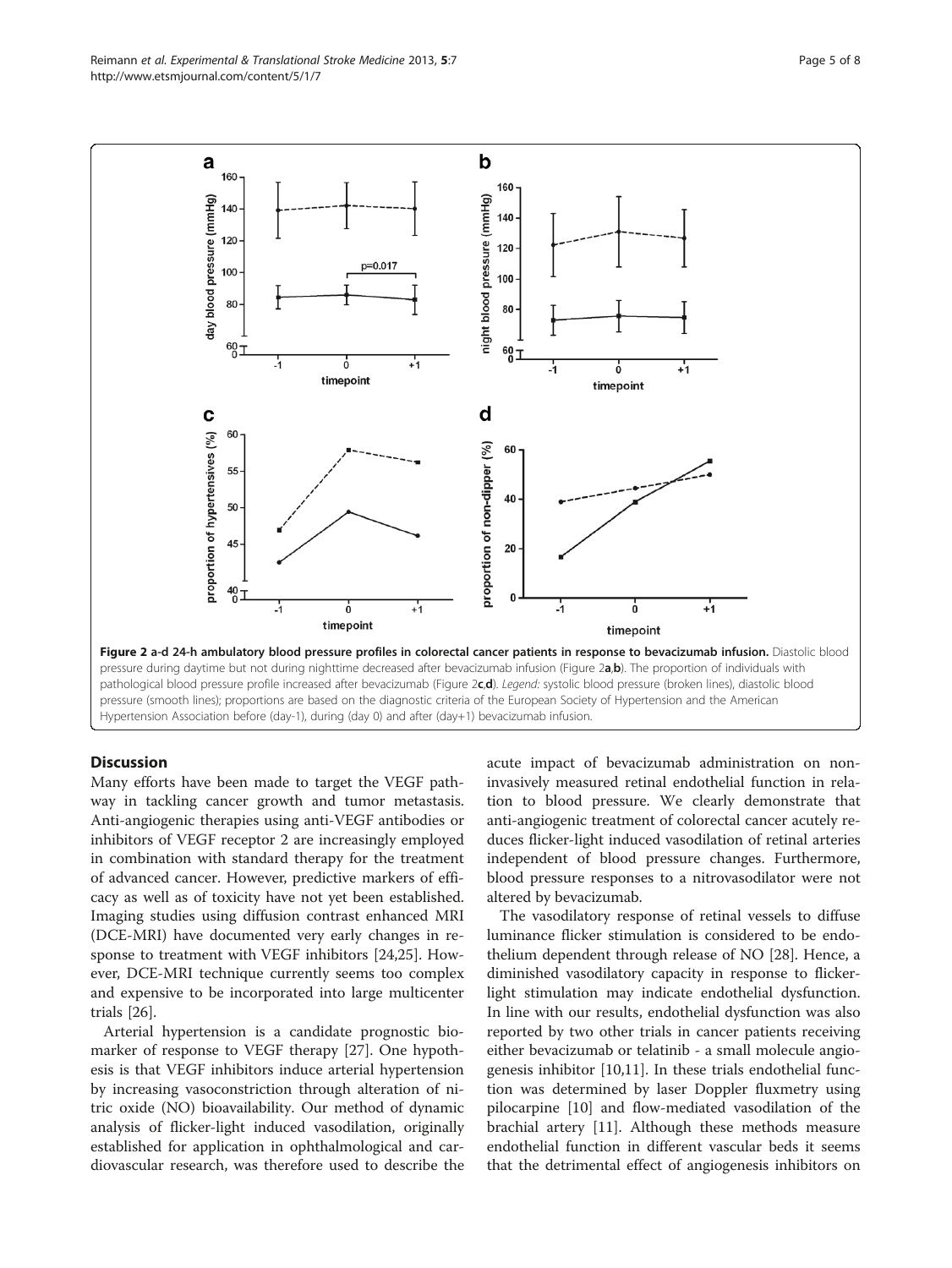<span id="page-5-0"></span>

endothelial function is not confined to a certain vascular bed and that arterial endothelial dysfunction is a general phenomenon of pharmacological angiogenesis inhibition. This is not surprising considering that VEGF receptor 2, which confers the hypotensive actions of VEGF [\[29\]](#page-7-0), is virtually expressed by all endothelial cells.

It is however intriguing that we did not observe any functional change in retinal veins after bevacizumab administration. The lack of effect may be due to a marked regional and segmental heterogeneity in vascular endothelial function [\[30\]](#page-7-0). Accordingly, it has been reported that shear stress elicits a smaller NO-dependent vasodilation in veins and venules than in their arterial counterparts even on the same segment [\[31\]](#page-7-0). Therefore, the extent of possible changes in endothelium-dependent vasodilation induced by any stimulus may be inherently less pronounced in the venous system. Furthermore, it is not fully clear whether the endothelial NO-synthase is also modulated by VEGF signaling in the venous circulation and whether VEGF binding to its respective receptors activates the same molecular machinery than in the arterial system. Although VEGF receptors have been identified on endothelial cells of veins a differential pattern of signal transduction has been suggested along the vascular tree [[32](#page-7-0)].

Although elevated blood pressure or hypertension has been the most frequently documented side effect of antiangiogenic treatment [\[33\]](#page-7-0) we did not observe meaningful changes in blood pressure nor in short-term blood pressure regulation by anti-angiogenic therapy. The most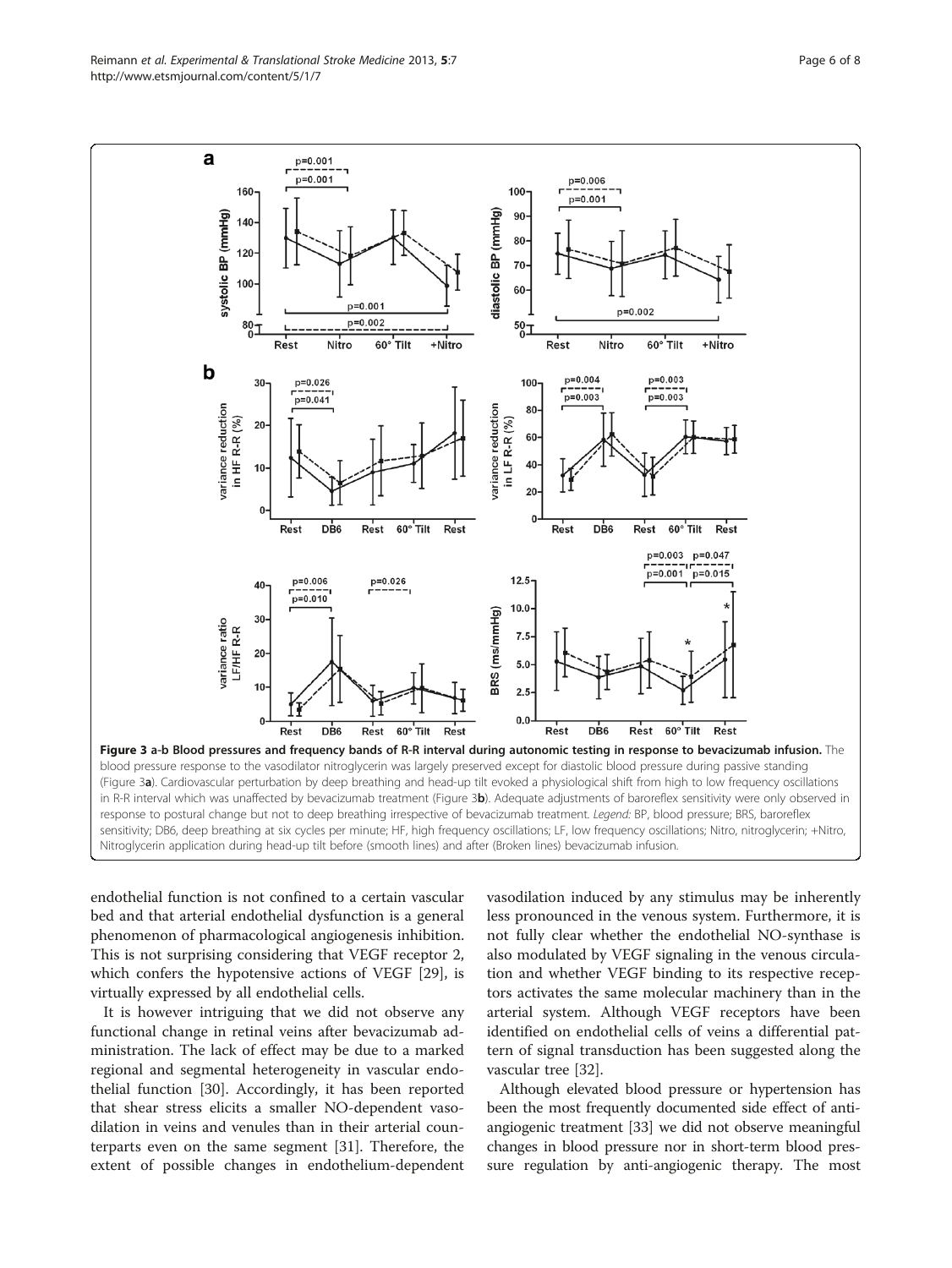<span id="page-6-0"></span>probable explanation for this observation is that the frequency of blood pressure elevation is a function of treatment duration [\[34\]](#page-7-0). From a range of phase II clinical trials the median interval to incident hypertension was estimated at 4.5 - 6 months from initiation of bevacizumab therapy [[35,36\]](#page-7-0). Under the assumption that there is a progressive evolution of hypertension during chronic VEGF inhibition our findings may imply that endothelial dysfunction is the first step in a sequence of deleterious events evoked by VEGF blockade subsequently evolving into clinical disease [10,11]. In vitro and in vivo studies clearly demonstrated the role of VEGF in maintaining baseline vascular tone by regulating NO synthesis and prostacyclin release [\[37](#page-7-0)]. Loss of action by blockade of VEGF signaling renders endothelial dysfunction highly possible. Consistent with our above postulation, we observed a higher frequency of an abnormal blood pressure profile at night after bevacizumab administration. Furthermore, non-dipping status after anti-angiogenic therapy tended to be related to a stronger impairment of microvascular function. Although the latter data were not statistically significant it still may support our hypothesis of a central role of endothelial dysfunction in the development of VEGF-induced hypertension.

We must acknowledge limitations of our pilot study. The small number of patients precluded us from performing multivariate modeling for analysis of possible interactions, especially co-morbidities, nor from doing correlation analysis of results of functional vascular analysis with outcome data of anti-angiogenic treatment. However, it is important to note that the study design allowed for separating the effect of anti-angiogenic treatment from that of chemotherapy.

# Conclusions

We demonstrate that the anti-VEGF antibody bevacizumab acutely impairs endothelial function of retinal arteries irrespective of blood pressure changes. Hence, functional imaging of the retinal microcirculation seems a valuable tool to monitor early effects of anti-VEGF treatment. Considering the close relationship between therapeutic and side effects of VEGF blockade, flicker provocation of retinal vessels may be a valid predictor of therapy success and outcome.

#### Abbreviations

ABPM: 24-hour ambulatory blood pressure monitoring; DCE-MRI: Diffusion contrast enhanced MRI; HF: High-frequency; LF: Low-frequency; MTRS: Multiple trigonometric regressive spectral analysis; NO: Nitric oxide; VEGF: Vascular endothelial growth factor.

#### Competing interests

The study was supported by the University Hospital Carl Gustav Carus. The funders had no role in study design, data collection and analysis, decision to publish, or preparation of the manuscript. Gunnar Folprecht received honoraries for lectures and advisory boards from Roche / Genentech. All other authors have declared that no competing interests exist. Additionally,

Focke Ziemssen has received speaker's fees or consultancy honoraria from Alcon, Alimera, Allergan, Biogen, Bayer, Pfizer and Novartis.

#### Authors' contribution

MR performed the statistical analysis and drafted the manuscript. RH assisted in the statistical analyses. TZ, FZ and GF designed the trial. TZ, KT, GF participated in the coordination of the trial and revised the manuscript for intellectual content. GE and HR revised the manuscript for intellectual content. All authors revised and approved the final manuscript.

#### Acknowledgments

We thank Silke Prieur and Kristin Haink for their excellent technical assistance and are grateful to all patients for their voluntarily participation in our study. We acknowledge support by the German Research Foundation and the Open Access Publication Funds of the TU Dresden. The prospective BEVA-RET study was supported by the University Hospital Carl Gustav Carus (NCT ID: NCT00740168).

#### Author details

<sup>1</sup> Autonomic and neuroendocrinological laboratory, Center of Clinical Neuroscience, University Hospital Carl Gustav Carus, Dresden, Fetscherstr 74, Germany. <sup>2</sup>Department of Neurology, University Hospital Carl Gustav Carus Dresden, Germany. <sup>3</sup>Department of Internal Medicine I, University Cancer Center, University Hospital Carl Gustav Carus, Dresden, Germany. <sup>4</sup>Center for Ophthalmology, Eberhard Karl University Tuebingen, Tuebingen, Germany.

#### Received: 3 April 2013 Accepted: 9 May 2013 Published: 13 May 2013

#### References

- Miller K, Wang M, Gralow J, Dickler M, Cobleigh M, Perez EA, Shenkier T, Cella D, Davidson NE: Paclitaxel plus bevacizumab versus paclitaxel alone for metastatic breast cancer. N Engl J Med 2007, 357:2666–2676.
- 2. Sandler A, Gray R, Perry MC, Brahmer J, Schiller JH, Dowlati A, Lilenbaum R, Johnson DH: Paclitaxel-carboplatin alone or with bevacizumab for nonsmall-cell lung cancer. N Engl J Med 2006, 355:2542–2550.
- 3. Longo R, Sarmiento R, Fanelli M, Capaccetti B, Gattuso D, Gasparini G: Antiangiogenic therapy: rationale, challenges and clinical studies. Angiogenesis 2002, 5:237–256.
- 4. Escudier B, Pluzanska A, Koralewski P, Ravaud A, Bracarda S, Szczylik C, Chevreau C, Filipek M, Melichar B, Bajetta E, et al: Bevacizumab plus interferon alfa-2a for treatment of metastatic renal cell carcinoma: a randomised, double-blind phase III trial. Lancet 2007, 370:2103–2111.
- 5. Hurwitz H, Fehrenbacher L, Novotny W, Cartwright T, Hainsworth J, Heim W, Berlin J, Baron A, Griffing S, Holmgren E, et al: Bevacizumab plus irinotecan, fluorouracil, and leucovorin for metastatic colorectal cancer. N Engl J Med 2004, 350:2335–2342.
- 6. Hurwitz H, Saini S: Bevacizumab in the treatment of metastatic colorectal cancer: safety profile and management of adverse events. Semin Oncol 2006, 33:S26–S34.
- 7. Nalluri SR, Chu D, Keresztes R, Zhu X, Wu S: Risk of venous thromboembolism with the angiogenesis inhibitor bevacizumab in cancer patients: a meta-analysis. JAMA 2008, 300:2277–2285.
- 8. Scappaticci FA, Skillings JR, Holden SN, Gerber HP, Miller K, Kabbinavar F, Bergsland E, Ngai J, Holmgren E, Wang J, Hurwitz H: Arterial thromboembolic events in patients with metastatic carcinoma treated with chemotherapy and bevacizumab. J Natl Cancer Inst 2007, 99:1232–1239.
- 9. Facemire CS, Nixon AB, Griffiths R, Hurwitz H, Coffman TM: Vascular endothelial growth factor receptor 2 controls blood pressure by regulating nitric oxide synthase expression. Hypertension 2009, 54:652–658.
- 10. Mourad JJ, des Guetz G, Debbabi H, Levy Bl: Blood pressure rise following angiogenesis inhibition by bevacizumab. A crucial role for microcirculation. Ann Oncol 2008, 19:927–934.
- 11. Steeghs N, Gelderblom H, Roodt JO, Christensen O, Rajagopalan P, Hovens M, Putter H, Rabelink TJ, De Koning E: Hypertension and rarefaction during treatment with telatinib, a small molecule angiogenesis inhibitor. Clin Cancer Res 2008, 14:3470–3476.
- 12. Scartozzi M, Galizia E, Chiorrini S, Giampieri R, Berardi R, Pierantoni C, Cascinu S: Arterial hypertension correlates with clinical outcome in